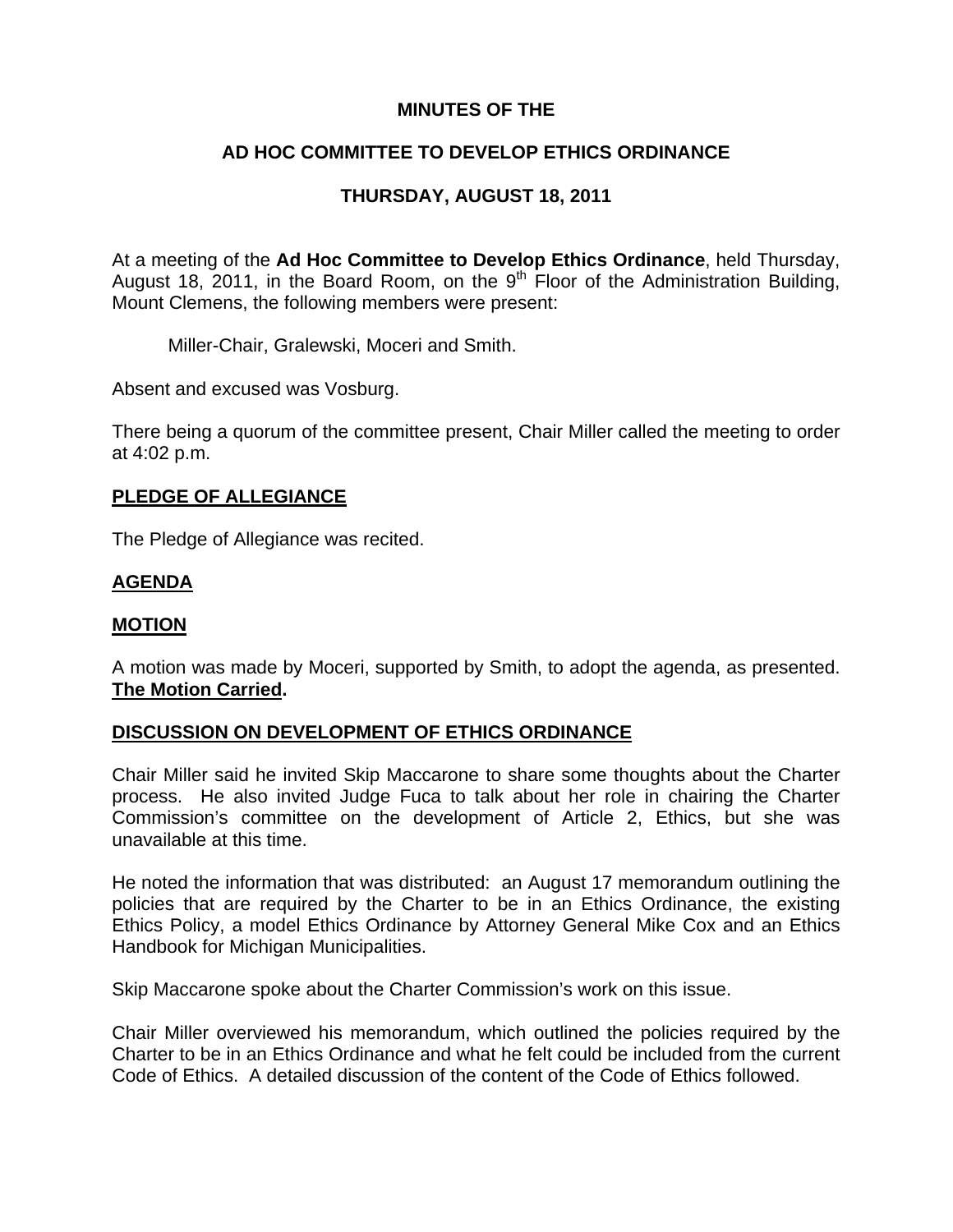#### Conflicts of Interest

Commissioners Miller, Gralewski and Smith spoke about the issue of gifts, appropriate sources and clarifying language.

Chair Miller suggested the following language: "Not accept any gifts from prohibited sources including other elected officials" and to add \$75 as a threshold for food and refreshments consumed on premises. That was agreed to by members.

#### Personal Disclosure for Public Servants and Vendors

Skip Maccarone noted the intention of the authors of the Charter relative to the applicability and enforcement of the Ethics Ordinance.

A discussion focusing on Section 2.3c of the Charter, Incompatible Employment, followed.

#### Confidential Information of the County

Commissioner Gralewski felt this section should be very specific and noted that the Freedom of Information Act (FOIA) defines what is confidential.

Chair Miller referred to the Michigan Municipal League Ethics Handbook and a discussion ensued on what types of things are able to be obtained through the FOIA process.

Chair Miller asked whether the ordinance could just refer to the FOIA and Jill Smith replied yes.

#### Prohibiting the Use of Public Assets for Private Purposes

Committee requested a copy of the current County Vehicle Usage Policy.

Discussion took place regarding the issues and consequences of employees using personal resources for county business.

#### Ethics Board

Chair Miller noted that the Office of Attorney General lays out specific procedures and protocols.

#### **Sanctions**

Chair Miller stated his wish to outline sanctions and noted the existing policy does not address sanctions.